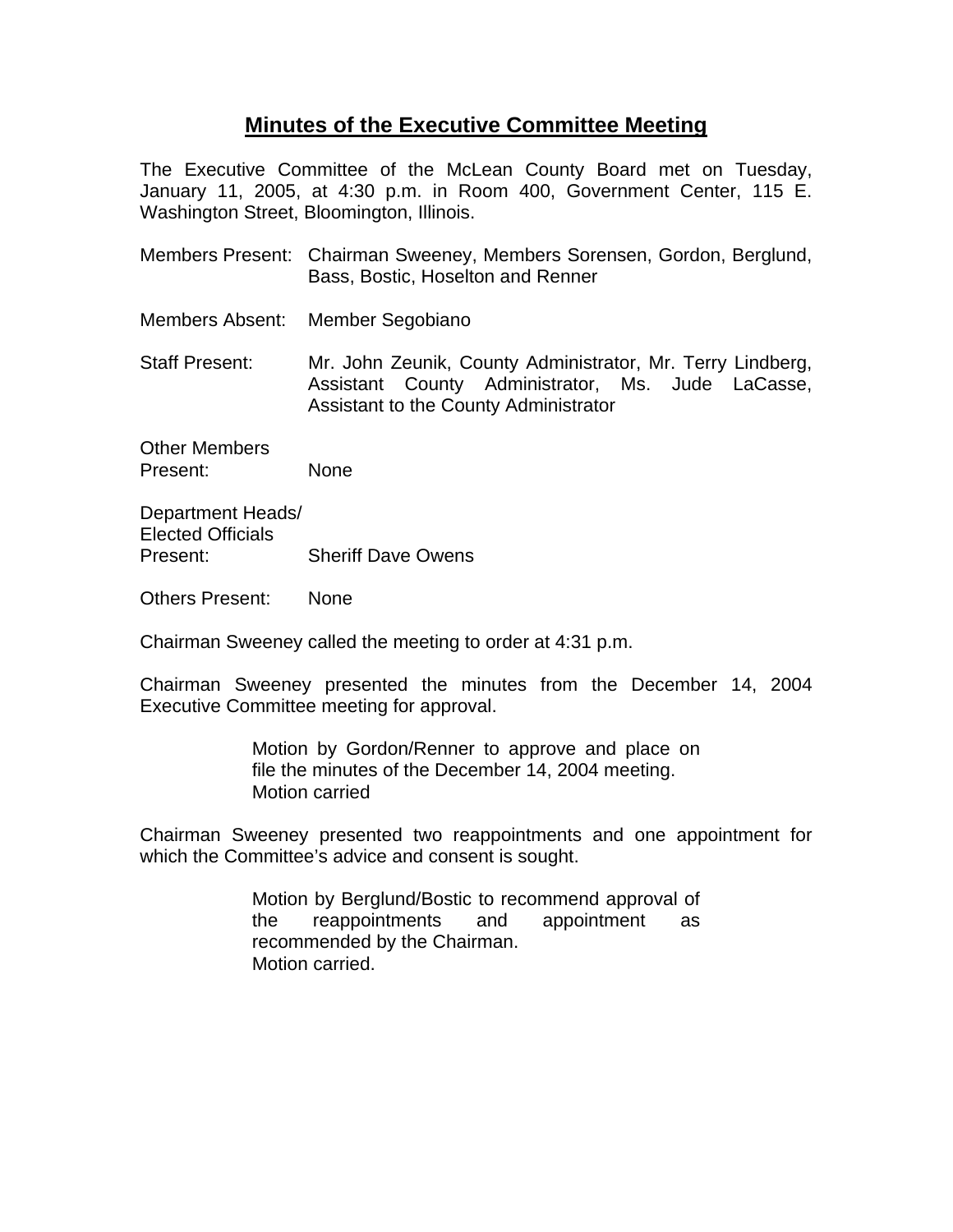Executive Committee January 11, 2005 Page Two

Mr. John Zeunik, County Administrator, presented one item for action, namely a request for approval to apply for membership in Metro Counties.

Mr. Zeunik reviewed the membership of Metro Counties. He noted that the next meeting of Metro Counties is Monday, January 24<sup>th</sup>. If this request is approved by the Board next Tuesday, the County's petition to become a voting member would be on the Metro Counties' agenda the 24th. Mr. Zeunik advised the Committee that the budget issue is the biggest issue facing the State and the County. He expressed his hope that representation by Metro Counties would assist the County in Springfield to protect the County's limited funding sources from the State.

Mr. Zeunik stated that, among the counties that are current members of Metro Counties, several have new chairman of their boards who will be attending the Metro Counties Board meeting for the first time.

Mr. Zeunik noted that funding for membership dues could be transferred from the County Board's Contractual Services line item, which was used last year for some one-time expenses.

> Motion by Hoselton/Gordon to Recommend Approval to Apply for Membership in Metro Counties.

Chairman Sweeney asked if there were any questions.

Mr. Gordon asked if there is a record of which counties influence the Metro Counties group, noting that Cook County accounts for 43% of the State population. Chairman Sweeney replied that each county gets one vote with Metro Counties despite the population of the county. Mr. Zeunik further explained that each county has one representative on the Metro Counties Board and that representative is the Chairman of the County Board. The only other member who can vote in place of the Chairman is the County Administrator or County Manager, when designated.

Mr. Zeunik indicated that Metro Counties is the only organization he is aware of that has a record of getting more of the legislative measures they support introduced and passed than get defeated. He noted that Peoria County is also considering membership to Metro Counties. Mr. Zeunik further noted that, with Peoria, Tazewell, Winnebago, DeKalb and McLean counties, the central section of Illinois would be well represented. He indicated that all of these counties continue to employ their own lobbyists who work on issues specific to their county. Mr. Zeunik observed that Metro Counties looks for issues that all of the counties can support, which is one of the reasons they are successful.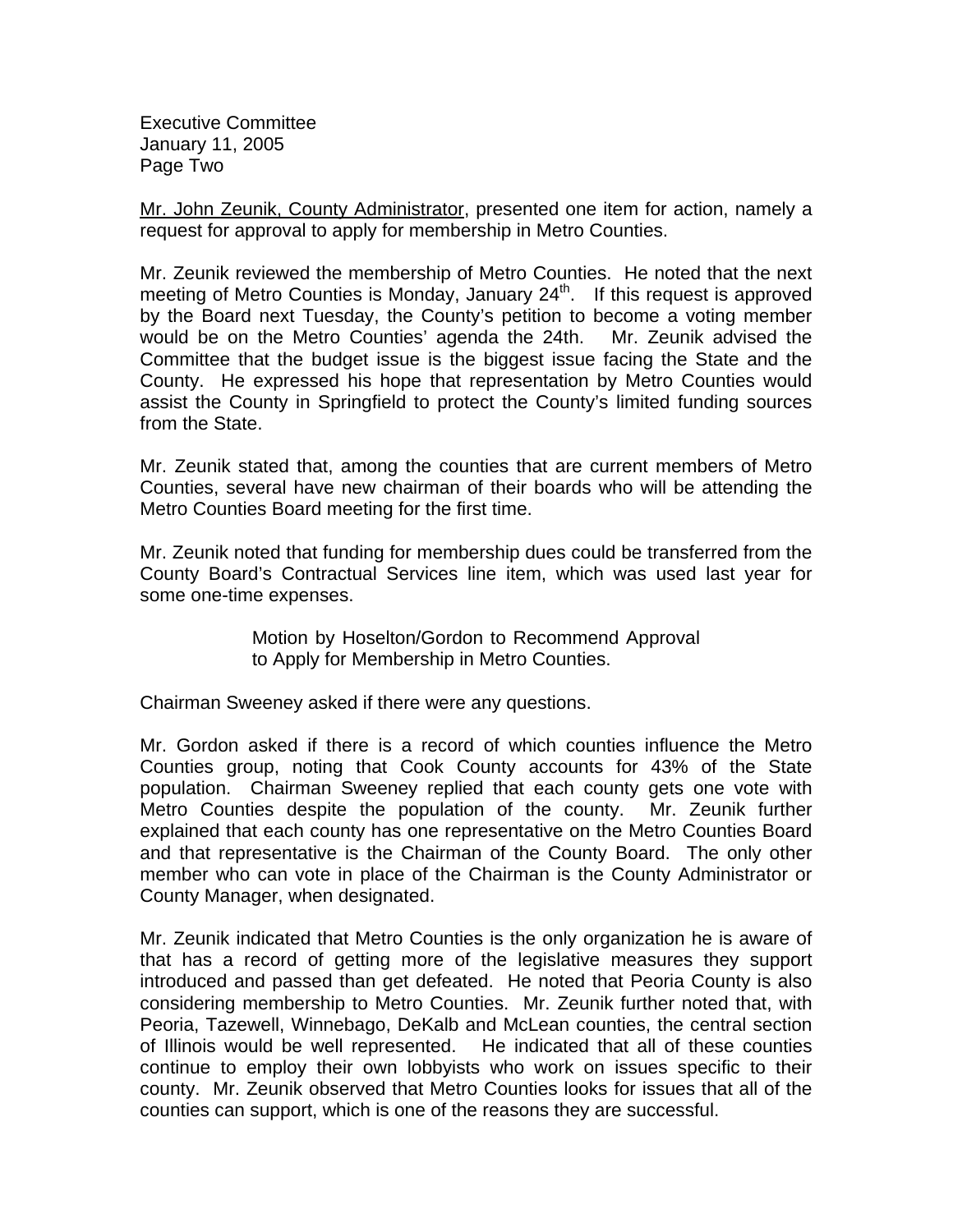Executive Committee January 11, 2005 Page Three

Mr. Hoselton asked if Metro Counties has a fully-manned office. Mr. Zeunik replied that the retired County Administrator from Lake County, Illinois, Mr. Ike Magalis, is the Executive Director of Metro Counties. There is no permanent office. Mr. Magalis can be reached through his cell or home phone numbers. He also noted that Mr. Kip Kolkmeier of Kolkmeier and Associates is Metro Counties' lobbyist.

Mr. Hoselton asked if the membership dues entitle the County to representation for the entire year. Mr. Zeunik replied that there is no additional cost. He further stated that if, at the end of the year, the County decides it is not worth the money, the County can withdraw from the organization.

Chairman Sweeney expressed his support of applying for membership in Metro Counties.

Mr. Bass asked how often the group meets. Chairman Sweeney replied that they meet on a quarterly basis, with three meetings in Springfield and one in a Chicago suburb.

Motion carried.

Mr. George Gordon, Chairman, Land Use and Development Committee reported that the Land use and Development Committee had no action items at this time.

Chairman Sweeney asked if there were any questions for Mr. Gordon. Hearing none, he thanked him.

Ms. Bostic, Chairman, Property Committee reported that the Property Committee had no action items and two items to be presented to the Board.

Chairman Sweeney asked if there were any questions for Ms. Bostic. Hearing none, he thanked her.

Mr. Duffy Bass, Chairman, Transportation Committee reported that the Transportation Committee had not items for action. He informed the Committee that Mr. Mitchell reported that the County is running low on salt.

Chairman Sweeney asked if there were any questions for Mr. Bass. Hearing none, he thanked him.

Mr. Matt Sorensen, Chairman, Finance Committee reported that the Finance Committee had no items for action at this time.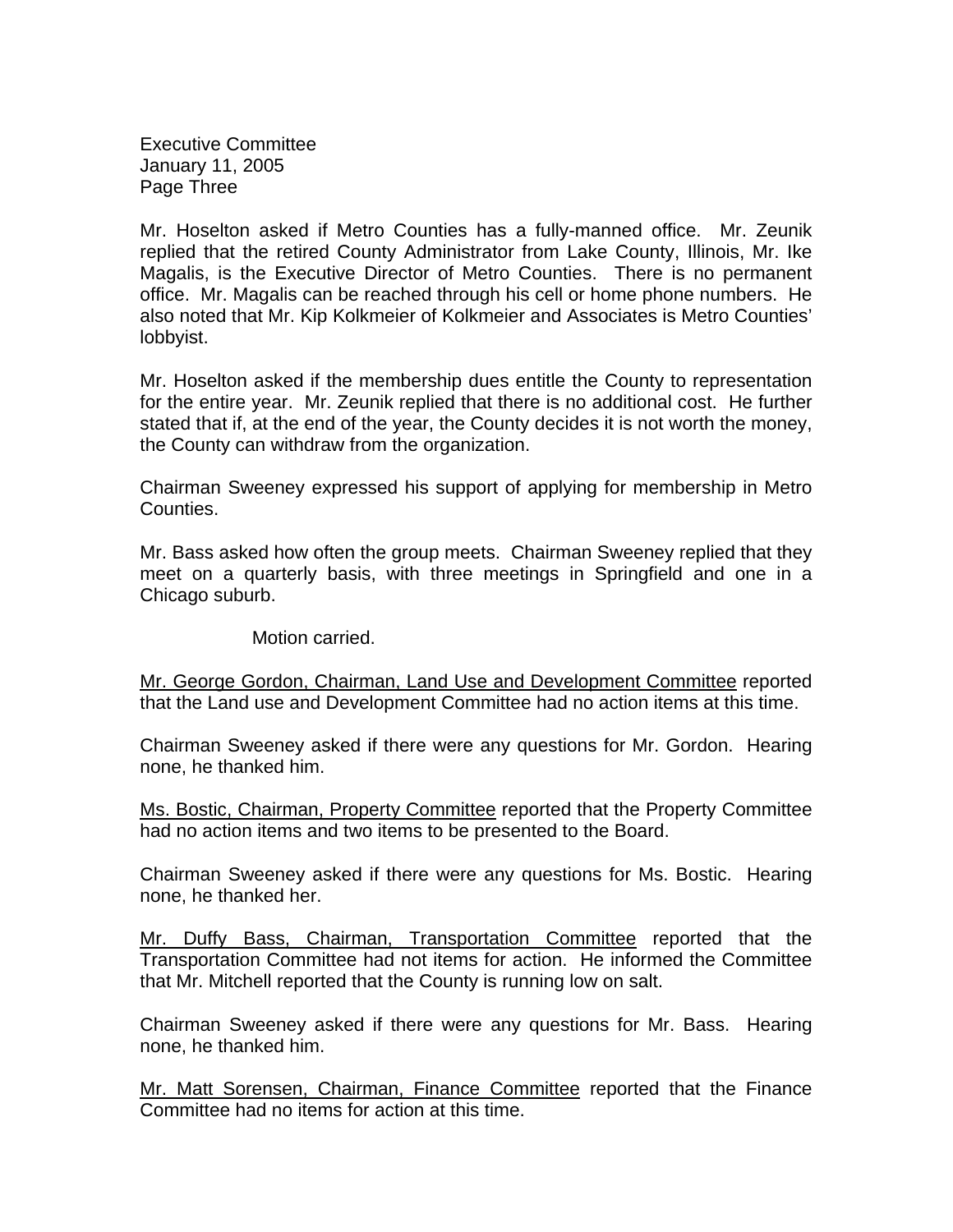Executive Committee January 11, 2005 Page Four

Chairman Sweeney asked if there were any questions for Mr. Sorensen. Hearing none, he thanked him.

Mr. Renner, Chairman, Justice Committee presented three items for action. The first is a request for approval of a contract with Woodford County for lease of space in the McLean County Juvenile Detention Center in Court Services.

Mr. Bass asked what is the cost to house a juvenile per day in the Juvenile Detention Center. Mr. Zeunik offered to look up that information and forward that information to the Committee members.

> Motion by Renner/Gordon to approve the Request for a Contract with Woodford County for Lease of Space in the McLean County Juvenile Detention Center— Court Services. Motion carried

Mr. Renner presented a request for approval of a contract with Logan County for lease of space in the McLean County Juvenile Detention Center in Court Services.

> Motion by Renner/Bass to approve the Request for a Contract with Logan County for Lease of Space in the McLean County Juvenile Detention Center—Court Services. Motion carried

Mr. Renner presented the final action item, namely a request for approval to apply for "Reallocated Available Funds" from the Illinois Criminal Justice Authority from the FFY01 Budget for the Juvenile Detention Center for Court Services.

> Motion by Renner/Berglund to approve the Request to Apply for "Reallocated Available Funds" from the Illinois Criminal Justice Authority from the FFY01 Budget for the Juvenile Detention Center—Court **Services** Motion carried

Chairman Sweeney asked if there were any questions for Mr. Renner. Hearing none, he thanked him.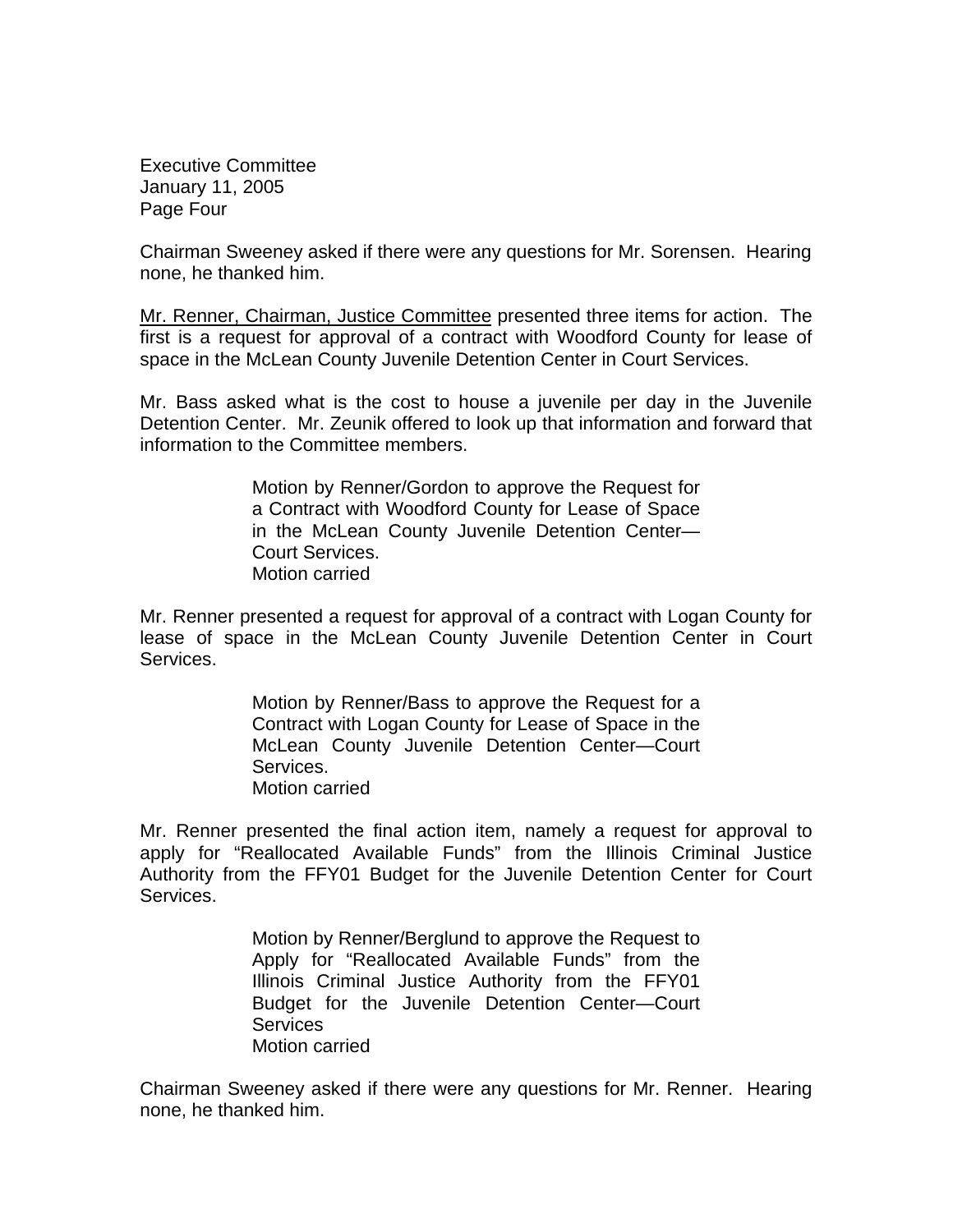Executive Committee January 11, 2005 Page Five

Mr. John Zeunik, County Administrator reported on two informational items. He informed the Committee that there will be a County Board Orientation Workshop immediately following the Board meeting on Tuesday, January 18 in Room 404. Mr. Zeunik invited Board members to attend the meeting and noted that an orientation booklet will be available to the Board. He indicated that there will also be an Orientation Workshop on Monday, January 24 at 4:00 p.m. for those members who are unable to attend on the  $18<sup>th</sup>$ .

Mr. Gordon asked if an e-mail will be sent to the Board members with the workshop information. Mr. Zeunik replied that an e-mail could be sent as a reminder.

Mr. Zeunik presented an update prepared by Ms. Becky McNeil, County Treasurer, regarding outstanding receivables due to the County from the State of Illinois. He noted that the receivables are primarily salary reimbursement, as follows:

- $\triangleright$  Supervisor of Assessments' salary reimbursement is owed for period September-December 2004, in the amount of \$10,300.56
- ¾ State's Attorneys Office, for the period October-December 2004, in the amount of \$36,934.50
- ¾ Court Services, for the period July-December 2004, for Probation Officers salary reimbursement, in the amount of \$1,004,432.62

Mr. Zeunik indicated that AOIC, in conversations with the County Treasurer, claims that the delay is a result of the adoption of the late budget by the General Assembly and the fact that they converted their data processing system last fall, which slowed down the issuance of checks. The vouchers are expected to be ready this week and then sent to the Controllers Office where they will be reviewed and released by the Controller.

Mr. Zeunik reported on grant funding, noting that:

- $\triangleright$  The IV-D Child Support Enforcement Contract, Circuit Court, is owed money for the period November and December 2004.
- ¾ The Circuit Clerk is owed money for November-December 2004.
- ¾ The State's Attorneys Office, from July-December 2004, is owed \$144,676.50. Mr. Zeunik explained that the State attributes this to the fact that the Contract between the State's Attorney and the Department of Public Aid was not finalized at the Department of Public Aid until last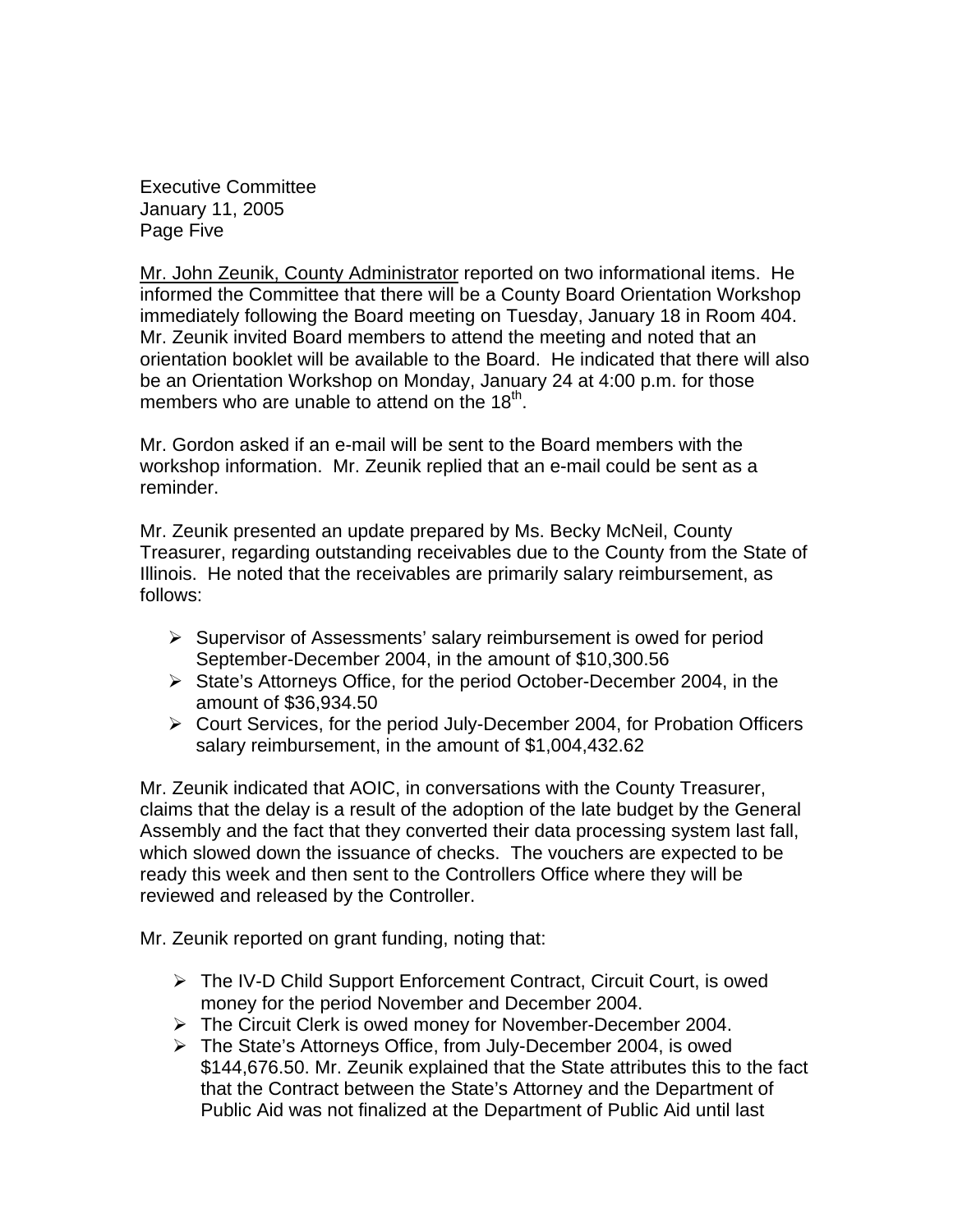week. The State is waiting for the information from the Department of Public Aid so that the Department of Revenue can release the vouchers for the checks to be issued.

Executive Committee January 11, 2005 Page Six

Mr. Zeunik indicated that this is another example of local governments being expected to manage their finances while the State does not seem able to manage its finances. The impact on the County, particularly with the salary reimbursement, is that the County is still meeting its payroll obligation every two weeks, which impacts cash flow and the cash available for other needs of the County.

Chairman Sweeney asked if this information would be in the Board Packet. Mr. Zeunik replied that he will include the information in the Board Packet.

Ms. Bostic informed the Committee that the County is still owed \$500,000.00 of grant money from the State for the Old Courthouse Dome renovation.

Mr. Sorensen noted that all of the outstanding funds owed to the County from the State equals almost \$2 million, which is 3 1/2 % of the County's annual budget.

Chairman Sweeney asked if there were any questions for Mr. Zeunik. Hearing none, he thanked him for the information.

Chairman Sweeney updated the Committee on the situation regarding the City of Bloomington's wish to withdraw from MetCom. He noted that the Intergovernmental Agreement that created MetCom was set up by the City of Bloomington, the Town of Normal and McLean County. Chairman Sweeney informed the Committee that the City of Bloomington is not in compliance with the Intergovernmental Agreement. He advised that the County and the Town of Normal are sending out a certified letter today to Mayor Markowitz notifying her that the City of Bloomington is not in compliance with the Intergovernmental Agreement. He also noted that the date that Bloomington thought they could get out of the Agreement has been extended until December 31, 2006. Chairman Sweeney informed the Committee that the City of Bloomington might not comply and they might file a lawsuit. Chairman Sweeney indicated that the media has already been calling and asking questions.

Chairman Sweeney distributed a copy of the certified letter being sent to Mayor Markowitz. He indicated that the City of Bloomington has not addressed the cost to the County, the Town of Normal and to themselves associated with their withdrawing from MetCom. Chairman Sweeney further explained that the City of Bloomington appears unconcerned with what ETSB says and has indicated that if they don't get what they want, they will file a lawsuit against ETSB.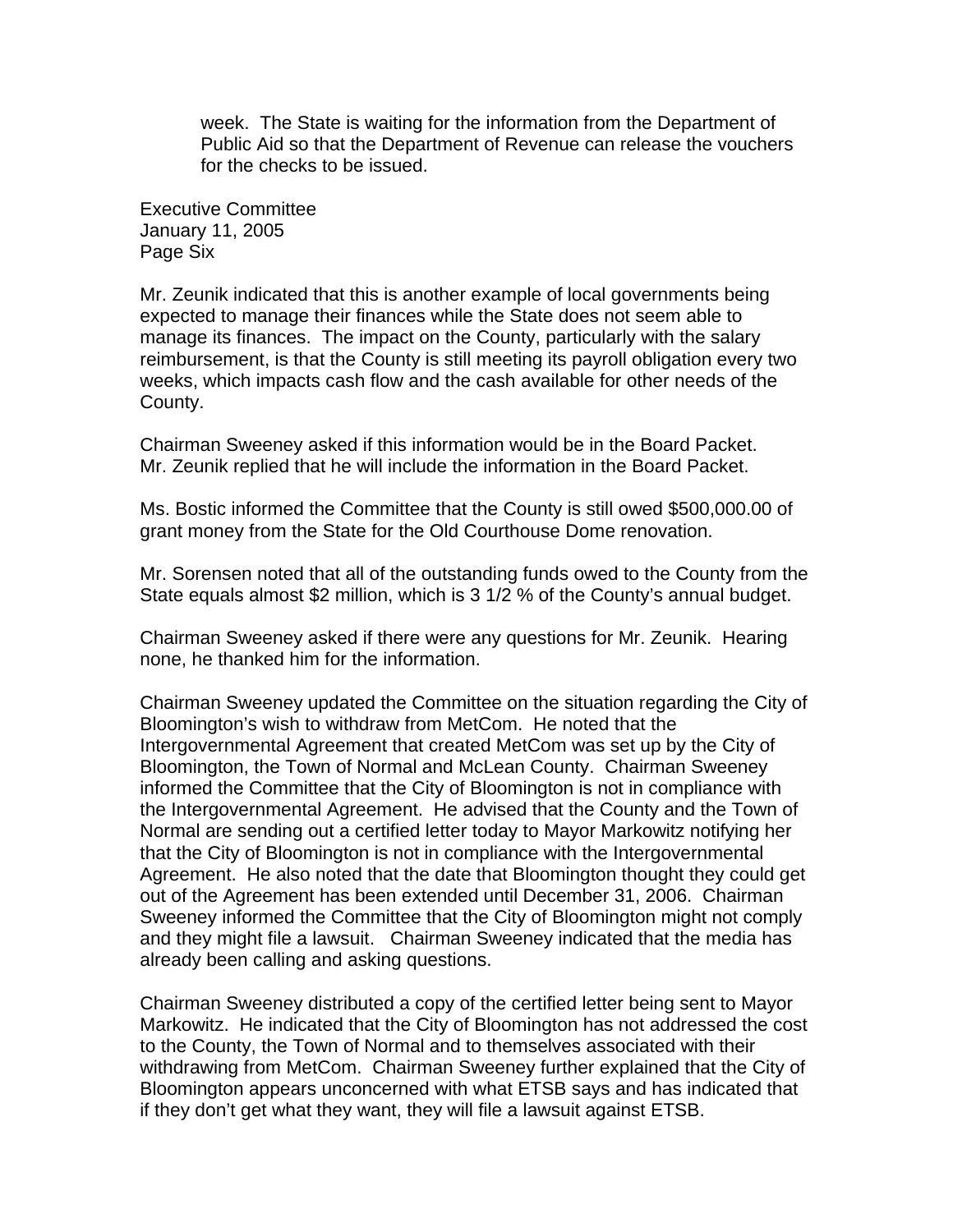Chairman Sweeney expressed his belief that the City of Bloomington is pushing to withdraw from MetCom before the new mayor takes office because he supports MetCom.

Executive Committee January 11, 2005 Page Seven

.

Ms. Bostic asked where the City of Bloomington is getting the \$667,000.00 to buy the new CAD system. Chairman Sweeney replied that he believes the cost could go to \$4-5 million.

Ms. Bostic asked for clarification on the telephone surcharge, which is the funding source for MetCom. She wondered if the Bloomington phone exchanges would be separated out. Mr. Zeunik explained that the Illinois Commerce Commission has advised that, because McLean County chose to have a countywide referendum to create the E-911 surcharge of \$1.25, it cannot separate out dollars by either telephone exchange or by political jurisdiction. Those dollars stay with the County-wide Emergency Telephone Systems Board, which was created as a result of that referendum. The Emergency Telephone Systems Board must make the decision of whether or not any of the monies collected would be remitted back to the City of Bloomington should they withdraw and start their own dispatch center.

Mr. Lindberg reported that when the City of Bloomington approached ETSB and asked them to either a) let them become their own primary public safety answering point, or b) give them funding like ETSB does for MetCom, ETSB turned down both requests.

Chairman Sweeney presented the December 31, 2004 bills as recommended and transmitted by the County Auditor for payment. The fund total for the month is \$203,941.20